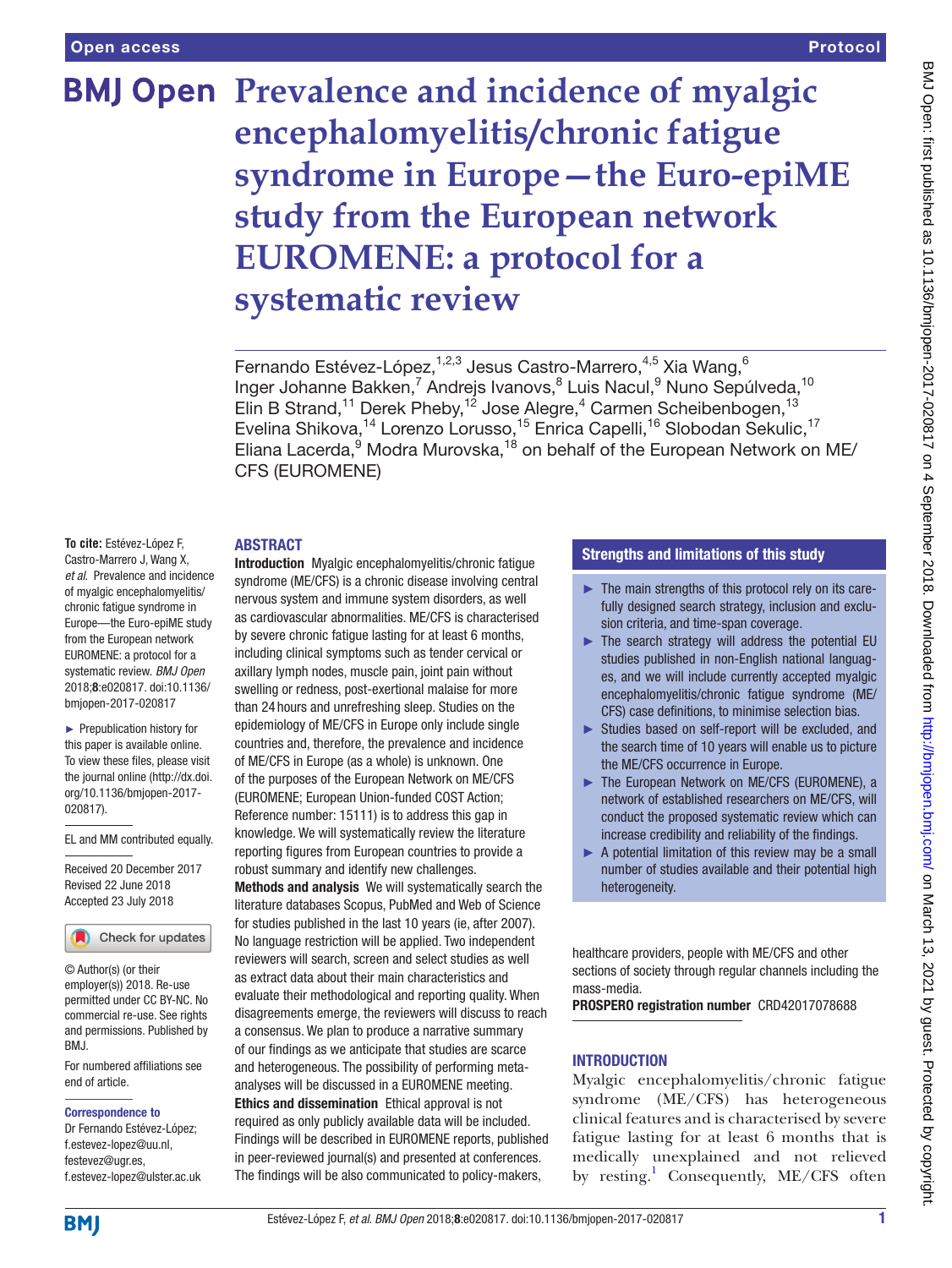imposes a huge burden on daily life with negative impacts on health-related quality of life, labour status, and social and familial relationships. $2-4$  Societal disbeliefs may add to the burden for people with  $ME/CFS$ .<sup>35</sup>

For several reasons, ME/CFS is a challenge for scientists. First, to date, the features of ME/CFS have been poorly defined. For instance, an intense physical discomfort (ie, malaise) along with flares of ME/CFS symptoms (lasting for longer than 24hours) is observed after minimum physical exertion.<sup>[6](#page-4-3)</sup> However, whether post-exertional malaise is a distinctive feature of ME/CFS is not yet fully agreed.<sup>[7](#page-4-4)</sup> Second, related to the lack of consensus on its defining features, a large number of disparate criteria for the diagnosis of ME/CFS are currently used worldwide.[8](#page-4-5) Indeed, the most common scenario is to diagnose ME/CFS after exclusion of other diseases.<sup>49-13</sup> Third, as different diagnostic criteria are used, ME/ CFS prevalence and incidence figures are highly variable across studies. For instance, within an Icelandic study,<sup>[14](#page-4-7)</sup> the prevalence of ME/CFS ranged from  $0\%$  to 5% by means of the Lloyd *et al*<sup>[15](#page-4-8)</sup> or Holmes *et al*<sup>16</sup> criteria, respectively.

To address the above-mentioned caveats and others, it is imperative to understand ME/CFS comprehensively. With this purpose, the European Network on ME/CFS (EUROMENE) was established. This (EU-funded COST Action; Reference number: 15111) multidisciplinary network involves patients, stakeholders, researchers, clinicians and industry. We intend to align ME/CFS research within the established landscape of European biomedical research by developing additional proposals to the new H2020 and further Framework programme collaborative research projects. Further information about the EUROMENE network is available at [http://www.cost.eu/](http://www.cost.eu/COST_Actions/ca/CA15111) [COST\\_Actions/ca/CA15111](http://www.cost.eu/COST_Actions/ca/CA15111) and [http://www.euromene.](http://www.euromene.eu/) [eu/](http://www.euromene.eu/).

EUROMENE consists of six closely coordinated working groups. Working group 1 focuses on the epidemiology of ME/CFS and leads the European Epidemiological Study for ME/CFS (Euro-EpiME study). One specific aim of this study is to estimate the prevalence and incidence of ME/CFS in Europe. As a first step, we will systematically review the available literature from European countries in order to provide a robust summary and identify new challenges in the field. It seems likely that more data on the prevalence and incidence of ME/CFS will be needed, both for Europe as a whole and within the European countries. Previously, systematic reviews have been conducted including studies from many parts of the world.<sup>[17–19](#page-4-10)</sup> However, these previous reviews:  $(1)$  were conducted more than 5 years ago, $2^{0}$  (2) did not report the incidence of ME/CFS and (3) did not include children or adolescents.

## **Objective**

We aim to conduct a systematic review and, if possible, meta-analyses to determine the prevalence and incidence of ME/CFS in Europe.

## Review question

- 1. What is the prevalence of ME/CFS in Europe?
- 2. What is the incidence of ME/CFS in Europe?

# **METHODS**

## Inclusion criteria

- 1. Studies reporting either the prevalence or incidence of ME/CFS, including any of the following clinical diagnostic criteria: CDC-1[9](#page-4-12)94,<sup>9</sup> Canadian Consensus Criteria,<sup>[1](#page-4-0)</sup> London Criteria,<sup>21</sup> International Consensus Criteria $^{10}$  $^{10}$  $^{10}$  or Institute of Medicine criteria, $^{22}$  irrespective of age groups.
- 2. Studies from European countries.
- 3. Studies in community or primary care settings.

## Exclusion criteria

- 1. Studies without primary data (eg, reviews).
- 2. Studies conducted in biased samples (eg, vaccines, virus infection, veterans).
- 3. Studies based on self-report of the diagnosis of ME/ CFS.
- 4. Studies with an inappropriate case definition (eg, CFSlike illness or other clinical criteria, such as the Oxford criteria due to lack of specificity).
- 5. Duplicate reports. When populations are overlapping, the study with the largest sample size will be included.
- 6. Studies published more than 10 years ago (ie, before 2008).

No language restriction will be applied.

# Search strategy for identifying relevant studies

The search strategy will consist of two stages: a primary systematic literature search on three electronic databases and a complementary search.

# The primary systematic literature search on electronic databases

Two independent reviewers (FE-L and JC-M) will perform a primary electronic search in PubMed, Scopus and Web

<span id="page-1-0"></span>

| <b>Table 1</b> The primary systematic literature search strategy<br>on the electronic databases |                                                                                                                                                                                             |
|-------------------------------------------------------------------------------------------------|---------------------------------------------------------------------------------------------------------------------------------------------------------------------------------------------|
| <b>Database</b>                                                                                 | Search terms combination                                                                                                                                                                    |
| Scopus                                                                                          | ({epidemiology} OR {prevalence} OR<br>{incidence}) AND ({chronic fatigue<br>syndrome} OR {myalgic encephalomyelitis}<br>OR {CFS/ME} OR {ME/CFS})                                            |
| PubMed                                                                                          | ("Fatigue Syndrome, Chronic"[Mesh]<br>AND (("Incidence" [Mesh] OR<br>"Epidemiology"[Mesh] OR "epidemiology"<br>[Subheading] OR "Prevalence "[Mesh] OR<br>"Cross-Sectional Studies "[Mesh])) |
| Web of Science                                                                                  | ("epidemiology" OR "prevalence" OR<br>"incidence") AND ("chronic fatigue<br>syndrome" OR "myalgic encephalomyelitis"<br>OR "CFS/ME" OR " ME/CFS")                                           |

Mesh, medical subject headings.

6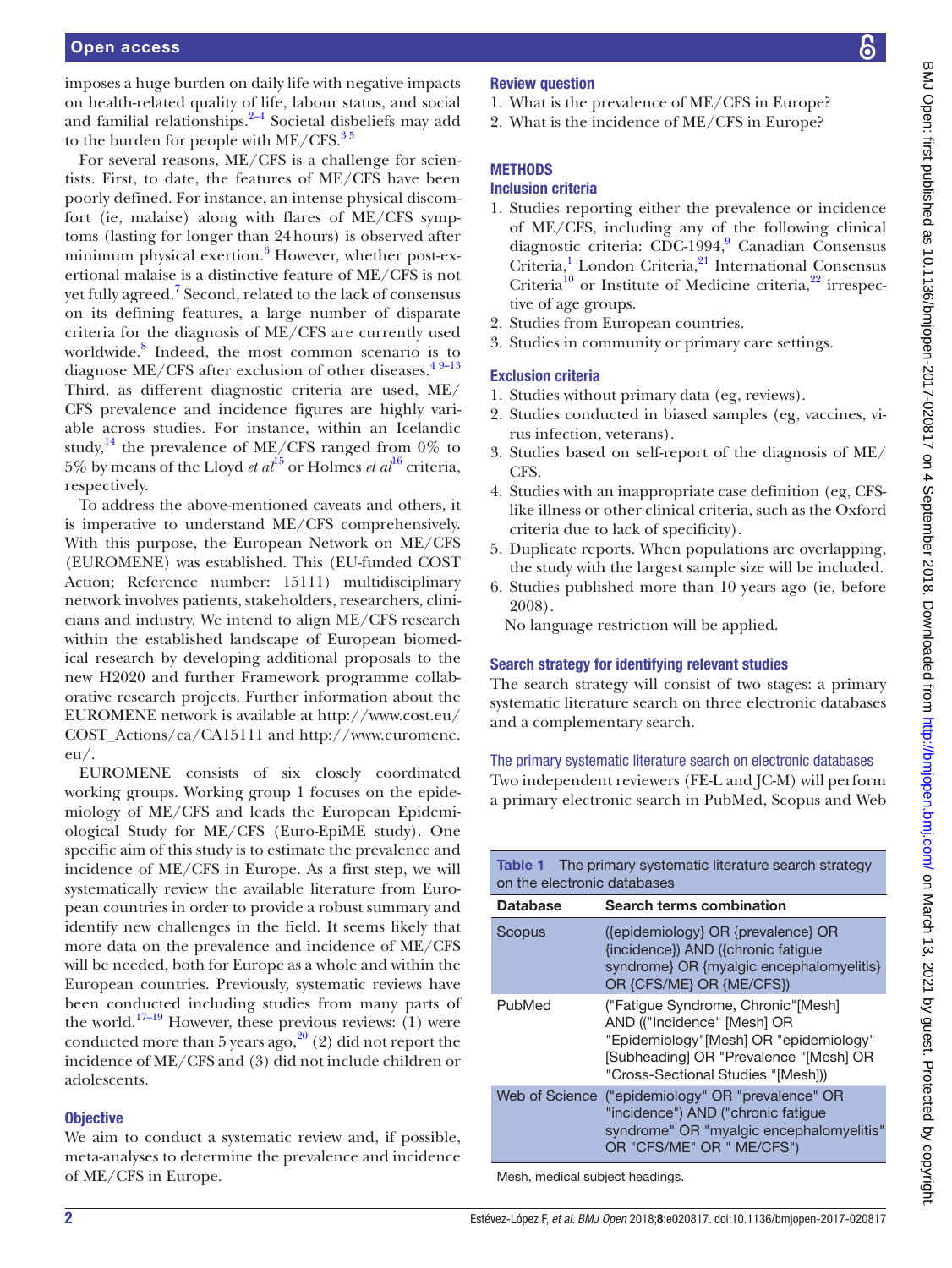of Science on 9 January 2018. [Table](#page-1-0) 1 shows the search strategy.

#### The complementary search

We will conduct a twofold complementary search as follows: first, we will perform a backward (by checking reference lists) and forward (by checking citations) search of the works included in the present review; and second, grey literature will be addressed by contacting via email—all the members of EUROMENE to provide, if available, prevalence rates, incidence rates or both of ME/CFS in their countries according to national registers, publications in their own languages or any other publicly accessible source.

#### Selection of studies for inclusion to the review

Two independent researchers (FE-L and JC-M) will screen records retrieved by the electronic search by titles/ abstracts or full text of works for identifying potential studies and their suitability. When disagreements emerge between the two independent researchers, consensus will be obtained through discussion or when required, the opinion of a third researcher (IJB) will be considered.

## Assessment of methodological quality and reporting of data

The methodological quality of the eligible studies will be evaluated with the Joanna Briggs Institute-Checklist for Prevalence Studies[.23](#page-4-16) Before applying it, six members of the research team (ie, FE-L, LN, JA, SS, EL and MM) will develop an agreed appraisal of the tool. This appraisal will be published with the review as supplementary information. The reporting quality of the eligible studies will be evaluated using the Strengthening the Reporting of Observational Studies in Epidemiology checklist.<sup>24</sup> Two independent researchers (ie, AI and XW) will evaluate the methodological and reporting quality of the included works. When controversies emerge, studies will be discussed with two other members of the team in order to reach a consensus (ie, EBS and DP for methodological and reporting quality, respectively). The quality assessment will be considered when discussing the findings.

## Data extraction and management

To manage the retrieved records from the electronic search, we will use the Mendeley Desktop. Two independent researchers (FE-L and AI) will extract the following relevant data from the included studies: reference (authors and year of publication), country (city or region when relevant), design (ie, general population online survey), total sample size (n and  $\%$  of women, n and  $\%$ of migrants), age range, setting (eg, primary care), case definition (ie, diagnosis criteria), dates of data collection, overall prevalence and/or incidence and prevalence and/or incidence by gender and age groups (when available). When discrepancies emerge in the coding between the two researchers' results, these will be discussed with another members of the team (ie, NS) to reach a consensus.

## Data synthesis and analysis

We anticipate that studies on the prevalence and incidence of ME/CFS in Europe will prove to be scarce and heterogeneous. The preliminary findings of the review will be presented in a EUROMENE meeting (ie, September 2018, in London, UK) where we will discuss the appropriateness of performing meta-analyses.

A narrative (descriptive) synthesis is planned if meta-analyses are not feasible. We will pay special attention to possible factors related to heterogeneity of the findings in order to find patterns that should be considered in future research. For instance, we will discuss whether the prevalence or incidence of ME/CFS differ according to the case definition used to examine the figures. Attention will be also paid to the characteristics of the studied populations (eg, age group, gender).

We will undertake meta-analyses only where pooling of quantitative data is possible. The meta regression analysis will be performed to investigate the sources of heterogeneity of any ME/CFS pooled prevalence and incidence estimate. The  $I^2$  statistic will be used to investigate the heterogeneity. I<sup>2</sup> of 25%, 50% and 75% will be appraised as low, moderate and high, respectively.<sup>25</sup>

## Presentation and reporting of results

We will report the findings of the present literature review in accordance with the Preferred Reporting Items for Systematic Reviews and Meta-Analyses statement.<sup>26</sup> A flow diagram [\(figure](#page-3-0) 1) will illustrate the process of study selection from retrieved records to included studies. For transparency purposes, supplementary files will show which studies were excluded at every stage of the review. If the present protocol needs amendments, they will be publicly available along with their rationale on the EUROMENE website [\(http://www.euromene.eu/\).](http://www.euromene.eu/)

In accordance with the data extraction, a table will show the main characteristics of the studies included. Information on the quality of the methodology and reporting of the studies will also be available.

If meta-analyses are performed, we plan using comprehensive meta-analysis to combine data of prevalence or incidence from different studies to estimate the mean effect. We will select an appropriate model in terms of studies that we include and calculate pooled ME/CFS prevalence and incidence. We will compare the results of random-effects and fixed-effect meta-analyses in sensitivity analyses.

## Ethics and dissemination

The findings of this systematic review will address a specific aim of the European network EUROMENE (ie, to summarise the available data of the prevalence and incidence of ME/CFS in Europe). The findings will be included in EUROMENE reports published in paper(s) in peer-reviewed journal(s) and presented at conferences and meetings.

The findings of the present systematic review will be widely communicated to society using mass media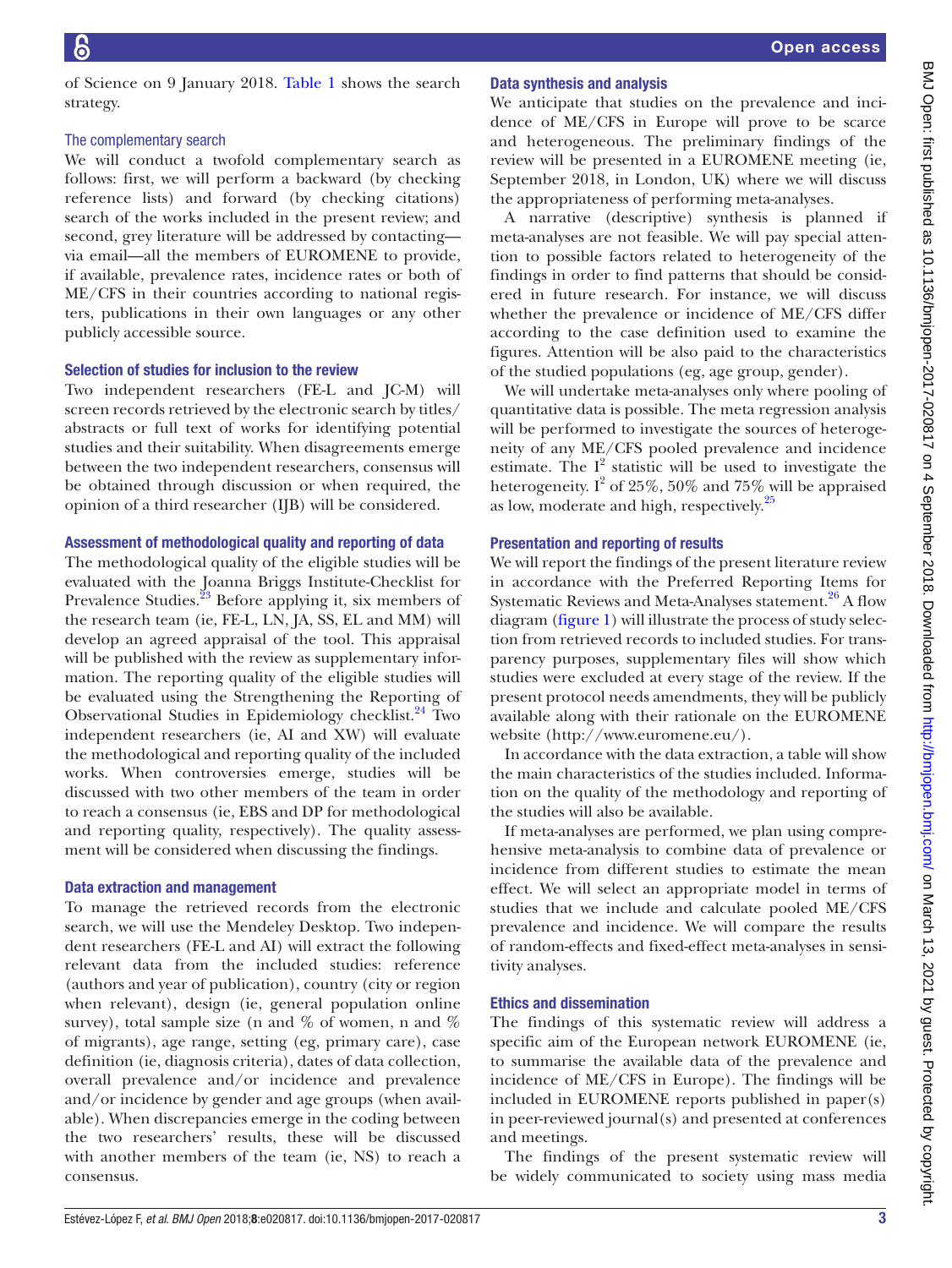

Figure 1 Flow diagram for study selection. ME/CFS, myalgic encephalomyelitis/chronic fatigue syndrome; WOS, Web of Science.

(eg, interviews on radio, newspaper, television and the internet). Since our findings may have an impact on policy and healthcare practice, we will also present them to policy-makers and healthcare providers.

## Patient and public involvement

EUROMENE is multidisciplinary network cooperating with patient organisations via Web platform. Patient organisations are benefiting from dedicated events, dedicated printed media and interaction through social media. We will present our findings to patients with ME/ CFS (eg, by direct communication with representative patient organisations and by giving talks to local associations of people with ME/CFS). General public will be reached through the COST Action website, oral presentations and interviews.

#### Author affiliations

<sup>1</sup>Department of Psychology, Faculty of Social and Behavioural Sciences, Utrecht University, Utrecht, The Netherlands

<sup>2</sup>Department of Physical Education and Sport, Faculty of Sport Sciences, University of Granada, Granada, Spain

<sup>3</sup>Institute of Nursing and Health Research, School of Health Sciences, Ulster University, Northern Ireland, UK

4 CFS/ME Unit, Vall d'Hebron University Hospital, Universitat Autònoma de Barcelona, Barcelona, Spain

5 Department of Molecular Biology and Genetics, Cornell University, Ithaca, New York, USA

<sup>6</sup>Norwich Medical School, University of East Anglia, Norwich, UK

<sup>7</sup> Centre for Fertility and Health (CeFH), Norwegian Institute of Public Health, Oslo, Norway

<sup>8</sup>Statistics Unit, Riga Stradins University, Riga, Latvia

<span id="page-3-0"></span><sup>9</sup>Department of Clinical Research, Faculty of Infectious & Tropical Disease, London School of Hygiene & Tropical Medicine, London, UK

<sup>10</sup>Centre of Statistics and Its Applications, University of Lisbon, Lisbon, Portugal <sup>11</sup>National Advisory Unit on CFS/ME, Oslo University Hospital, Oslo, Norway

<sup>12</sup>Faculty of Health and Society, Buckinghamshire New University, High Wycombe, UK

 $^{13}$ Institute for Medical Immunology, Charité-Universitätsmedizin Berlin, Berlin, Germany

<sup>14</sup>Department of Virology, National Center of Infectious and Parasitic Diseases, Sofia, Bulgaria

<sup>15</sup>Neurology Department, ASST-Lecco, Merate, Italy

<sup>16</sup>Department of Earth and Environmental Sciences and Centre for Health Technologies, University of Pavia, Pavia, Italy

<sup>17</sup>Department of Neurology, Medical Faculty Novi Sad, University of Novi Sad, Novi Sad, Serbia

<sup>18</sup> August Kirchenstein Institute of Microbiology and Virology, Riga Stradins University, Riga, Latvia

Acknowledgements The present protocol of systematic review was agreed in a EUROMENE meeting in Belgrade (Serbia) on 7 September 2017. We thank all the participants for their active participation and valuable suggestions.

Contributors FE-L, JC-M, XW, EL and MM designed the protocol. FE-L drafted the manuscript. FE-L, JC-M, XW, IJB, AI, LCN, NS, EBS, DP, JA, CS, ES-L, LL, EC, SS, EL and MM revised and approved the final version of the manuscript. MM and EL are the chair and vice chair of the EUROMENE action, respectively. FE-L will be the guarantor of the review.

Funding This work was supported by the COST (Action CA 15111: The European Network on Myalgic Encephalomyelitis/Chronic Fatigue Syndrome (EUROMENE), the Spanish Ministry of Economy and Competitiveness [BES-2014-067612 to F.E.-L.], the Bulgarian National Science Fund [ДКОСТ 01/9 to E.S.].

Disclaimer The funders of the present study did not have any role in the design, decision to publish or preparation of the protocol.

Competing interests None declared.

Patient consent Not required.